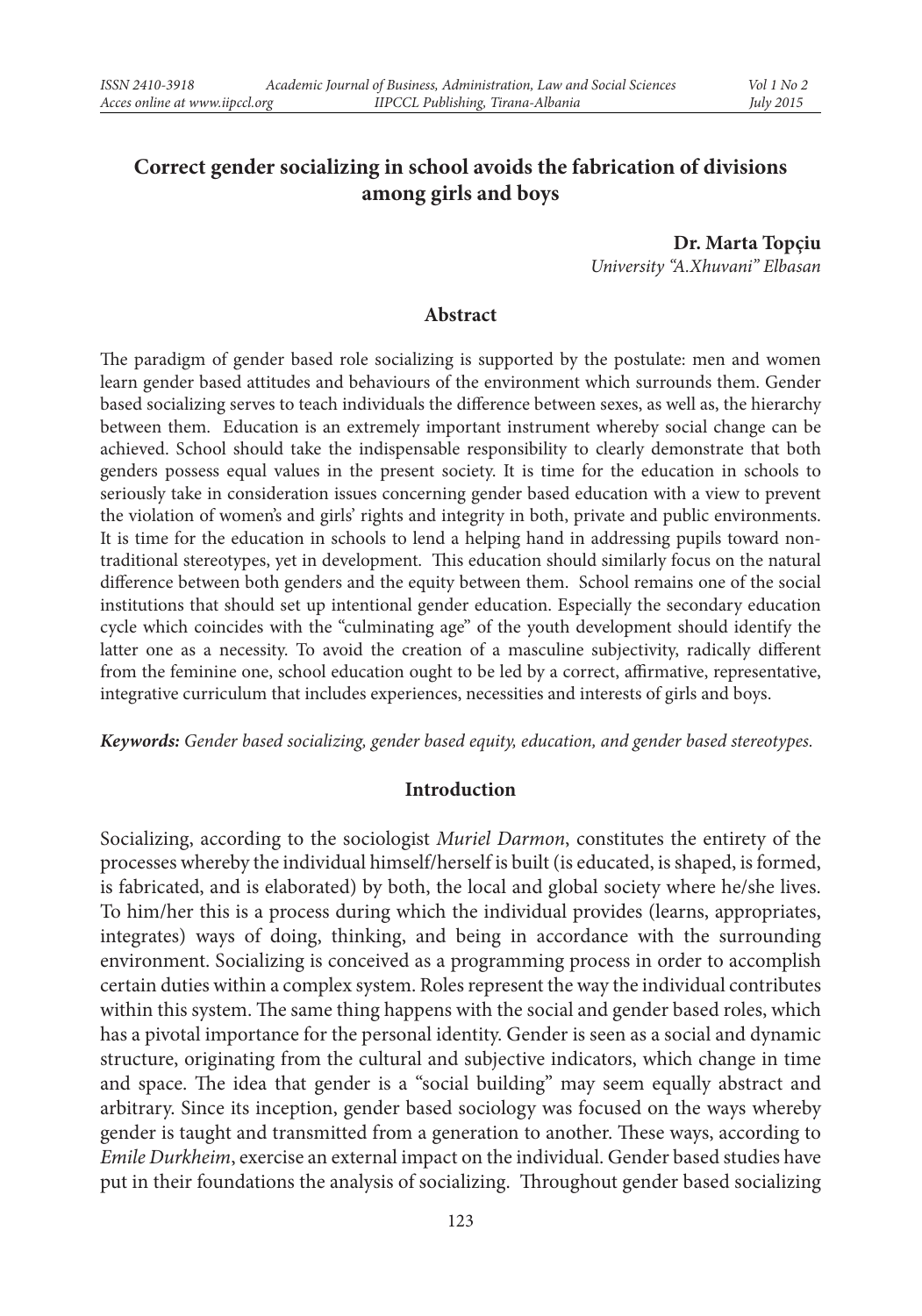we come to know what is appropriate and what is not appropriate for both genders. Socializing paradigm of the gender based roles is supported by the postulate: *Men and women learn gender based attitudes and behaviours of their surrounding* 

*environment.* 

It is exactly in this enviroment where cultural values, norms and ideologies, as regard to being a woman or a man, are reinforced and shaped. Gender based roles are behaviours which match with the ideas that the society has built as related to the masculine and feminine. This paradigm is based upon the idea according to which people are not born with a gender. They learn it ("being a man" and "being a woman") within a particular society and in a given era. Both, men and women learn and assimilate, throughout socializing, the social standards, norms and behaviours which are expected by both genders.

## **Different dimensions of gender based socializing**

In order to analyze gender learning, its various dimensions should be initially conceived. Starting from the idea that "you are not born a woman, but rather become one", the most explored problematics by the social sciences regard the "role of the sexes". Original works of gender based sociology have studied various "norms" of behaviour that are embedded to boys and girls. Education gives a considerable contribution in developing the roles of the stereotypes. These sex roles are not symmetrical: boys and girls are not developed regardless each-other, but rather within a social unequal relationship.

*What is being learned by the individual during the gender based socializing is not limited only in his/her role, but rather extends to the "political economy" which gives sense to it. This asymmetrical economy organizes the construction of the masculine as a division with the feminine, whereas the opposite is less true* 

Finally, learning gender means getting involved step by step within the regime of truth. The latter helps perceive the limit between sex, gender and sexuality, and under a subjective level, the sense of gender. Therefore, a correctly socialized human being nowadays, i.e. the beginning of  $21<sup>st</sup>$  century, wants to know that there exist only two sexes. This is a truth that no one can change. You can be homosexual, yet a male, and a man transformed in a woman does not make him similar to a woman. The same thing happens with a masculine woman who is known as lesbian.

All these dimensions aim at clarifying gender based socializing. Nevertheless, norm imposing is not translated as an abolishment of the sexes' segregation. *Claude Zaiman* underlines in the preface of the classical work of *Erving Goffman*, that social relationships of sex are included in a very particular social relationship between segregation and indifference where men and women stand "united and separated" (Bereni, Chauvi, Jaunait & Revillard, 2012, 35). The last dimension of the gender based socializing consists in learning step by step what sex, gender and sexuality (or sexual orientation) are as distinctive areas of human existence.

Sex-learning also relies on reasoning. In our society, every subject belongs to a determined sex to that extent that it is almost impossible for someone to appear and his or her gender has not been preliminarly defined by us. Although, we often present it as a natural development, which is submitted to a predefined finality, psychologists have described, in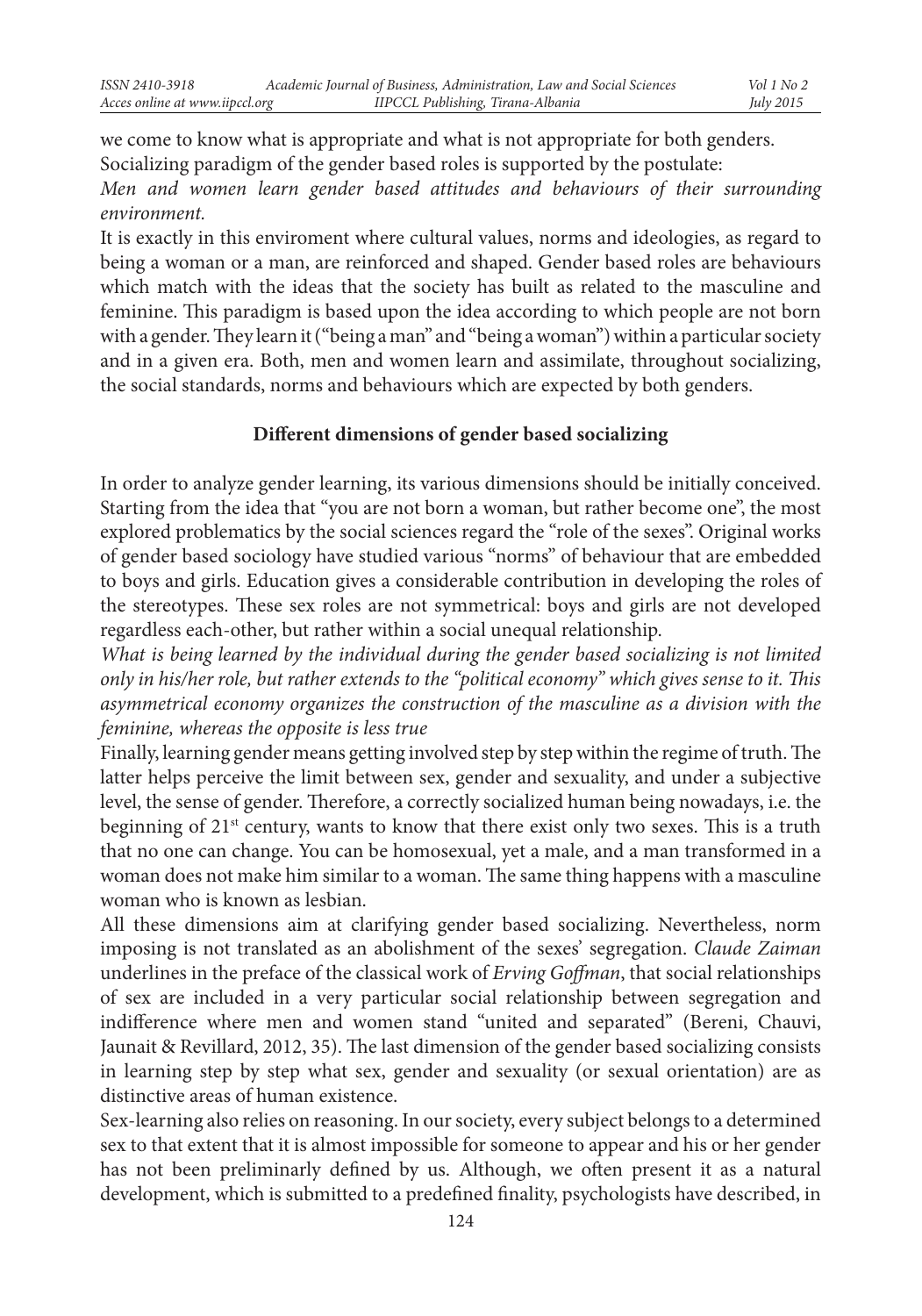an empirical way, the different phases that children pass through before "integration", in the regime of truth that dominates as concerned to sex. The psychologist, *Lorenc Kolberg*, determines three consecutive stages of the cognitive development.

These stereotyping are eternalized by the members of the family, the teachers and other people who express their different expectancies in case either a boy or a girl is concerned. Parents are the first agents of socializing who this child will come into contact with. Thus, as long as gender based identity and its social building originates from the family, the latter should pay a close attention to the following actions:

- to assess equally boys and girls;

- to educate both, boys and girls, with the sense of work, good relationship, compromises, relationship-comprehension;

- to educate both, boys and girls, with the idea of being fair with the house chores/ problems;

- to cultivate self-restraint and courage as essential qualities in gender based equality and identity building;

- to facilitate a positive building of individuality both, for the girl and the boy;

- to learn both, boys and girls, the importance of respecting timetables and schedules;

- to avoid using different terminologies while communicating to boys or girls;

- to educate girls to fight for their aspiration to be achieve;

- to educate girls to have the courage to desire difficult professions as well;

- to educate both, boys and girls, with the idea that girls as well can make their way through.

### **Gender based socializing in school**

Nowadays, schooling constitutes a major socializing instance outside family. Researches on gender based relations in school have shown that after an unequal period as regard to knowledge and positions to the detriment of girls, in the 1960s this position has changed. Girls have their own performances as regard to knowledge and positions in the society.

This lack of equity, in favour of girls, has been continuously distorted by the strong segregation according to the school and professional career sexes. A considerable part of the youngsters, frequenting either general high schools or technical and professional high schoos, are being oriented toward careers that within a social aspect are attached to their sex. This sexual segregation highlights the role of the school in reproducing gender based disparities. Feminine careers are globally less prestigious and less rentable in the labour market compared to the masculine careers.

A great number of works have been dedicated to the opening of the black box of the mixed school which apparently seems neutral and dedicated to equality. Meanwhile, it highlights the "hidden curricula" (Durut-Bellat, 1995, 146) which is unconsciously transmitted by the school institution actors and produces diverse guidelines toward pupils of both genders.

### **Conformity or nonconformity of girls**

In their book entitled "Allez les filles!" ("Go ahead girls"), the sociologists *Bodelot* and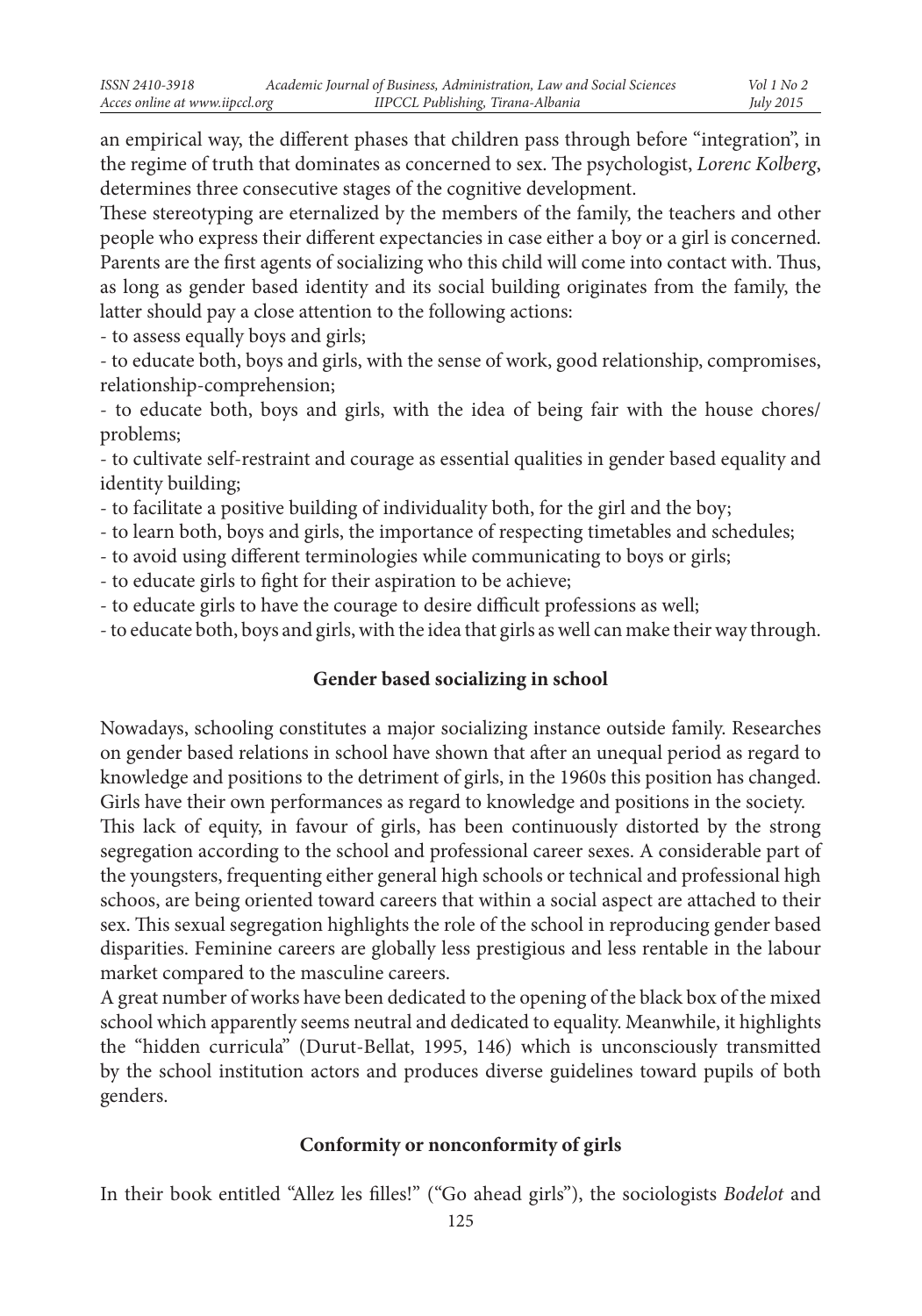*Establet* propose a model to clarify the paradox between the school progress of the girls and the adressing toward the most under valued professions and less paid careers in the labour market. According to them, these two social facts have the same explanation: girls in their childhood, starting from their family, are socialized in ways which are in conformity with the school universe expectations more than their peers, the boys. (Baudelot; Establet, 2006, 114)

The same learning of those society rules and attitudes which go in conformity with the school universe expectations generate from the masculine dominance, because girls are socialized while using a limited space and they are obliged to submit to the authority. They have less freedom to leave home. They are more oriented toward serious entertaining, thus imitating their future role as an adult female. It would be easier for them, compared to the boys, to master the "profession of the pupil".

Besides, their mother plays the busiest role in the family, taking care of the cultural feeding of the children. Girls are easily identified with their mothers and this leads them to an easier school and cultural life. Whereas the identification of the boys with their fathers (sportive activities), does not guarantee them the same thing. (Baudelot; Establet, 2007, 65-66)

On the contrary, learning masculine identity causes the acquisition of several skills which are far away, and often contradictory to the school institution expectations. This is particularly true for those boys belonging to the ordinary stratum of society. They present more risks to get exposed to the so-called street culture.

As long as feminine socializing allows us to understand that girls performs better in school, it allows us, as well, to realise, according to Baudelot and Establet, their missing of the most prestigious and well-paid school careers.

In fact, since girls are less socialized than boys as fas as competition and confrontation are concerned, they have the tendency to withdraw whenever a school selection occurs. Masculine socializing prepares boys better in having self reliance and toward a conflictual culture. The latters seem to be also the winning cards in the moment decisive selections are required as regard to career orientations.

The model of socializing that considers the submission of girls a key to their school progress and a key to selecting a less prestigious and less paid profession does not constitute unanimity. It is critised for the following reasons:

- it is supported in part on some gender based stereotypes (submissed girls toward courageous boys);

- it neglects the resisting capability of girls and their active usage of the institution.

According to Duru – Bellat, the selections of girls' orientation are not simply a product of feminine socializing, but also a "strategy" due to hardship. Girls are oriented toward professions that will allow them to get better integrated in the labour market. This labour market is widely divided according to gender and excludes women form those jobs that are concerned with power exercising (Durut-Bellat, 1995). More and more successful acchievments of the girls constitute a positive investment for the school capital and creates them new professional chances compared to the ones of their mothers(Marry, 2004, 152). Studies on concrete practices of the school institution have highlighted the active role of the latter in the (re) production of gender based order beyond gender based socializing,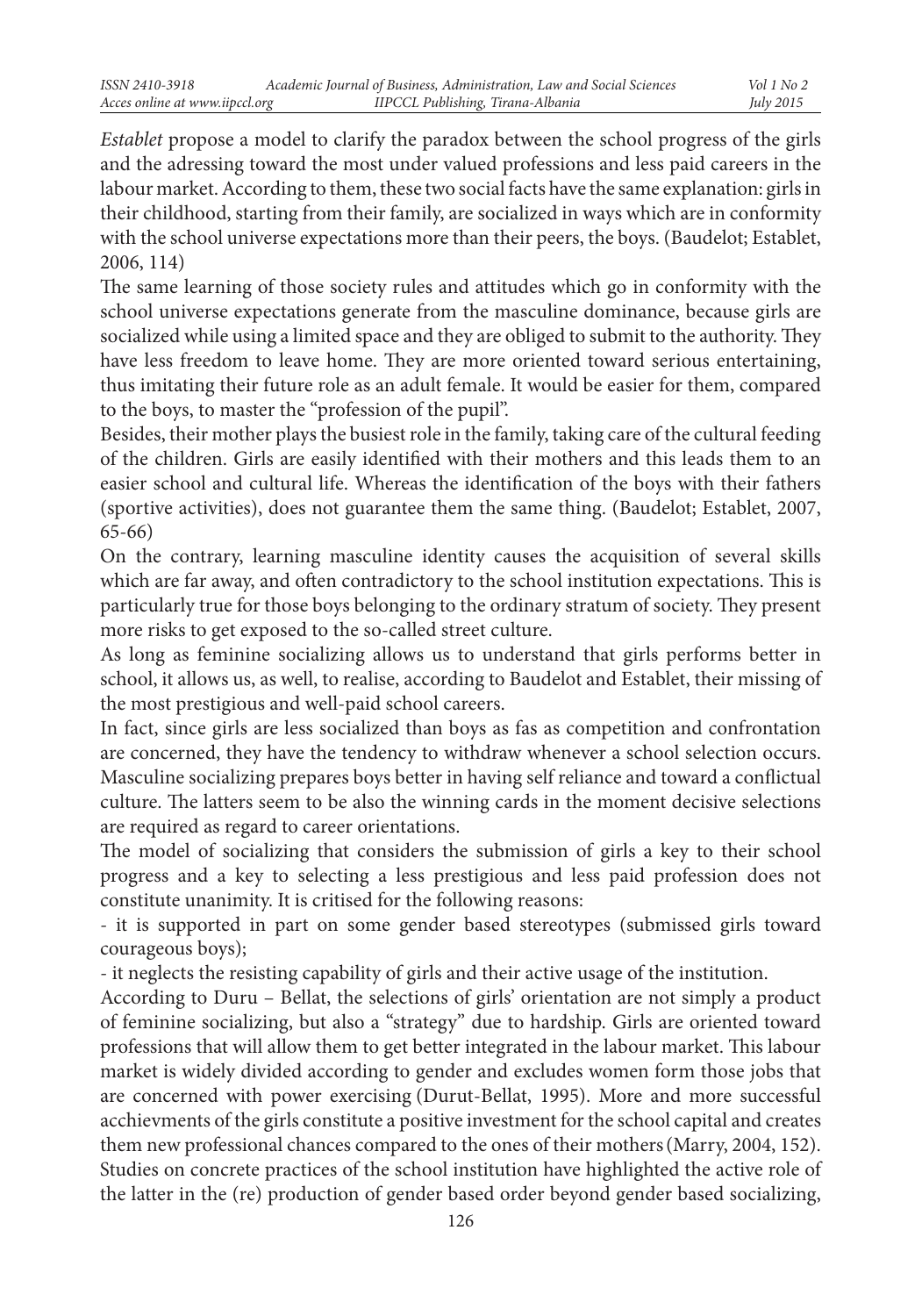simply transmitted by the family mechanisms.

## **School, the place of gender based division fabrication**

The admixture, far from cancelling the differentiation and hierarchy according to sex, constitutes a favorable environment for their development.

- Gender based relations touch the division of roles and positions within the school institution (teachers, boarding custodians, professional consultants, psychologists) emphasizing more the female gender. In school, besides the official school programmes, pupils learn the fact that one can find more leaders among men and more subordinates among women, and teaching in elementary classes is a typical job for women;
- Studies on teaching practices show that teachers do not behave similarly with pupils of both sexes. In mixed classes, they interact more (in an unconscious way) with boys than with girls (Bereni; Chauvi; Jaunait; Revillard, 2012, 15), despite the fact if the teacher is male or female;
- Male pupils are more perceived as individualities, whereas female pupils seem more undifferentiated;
- Teachers' evaluations toward girls' and boys' homework change, too. Boys are assessed for skills and intellectual levels, whereas girls are assessed for the form and the appearance;
- Teachers assess more the performance as concerned to boys, whereas they assess more the adaptation as concerned to girls;
- Girls are praised for the cleanliness, whereas boys for their richness and originality;
- Beside this, teachers attribute the progress of their efforts to the girls; meanwhile, they entrust intellectual capacity and talent to the boys;
- In case of failure, they think boys do not avail themselves of the full intellectual capacities they possess;
- As far as maths is concerned, for the same level in both, boys and girls, teachers orient boys toward scientific branches and girls toward literary ones. This is due to the fact that they believe boys have stronger capacities as related to maths. Consequently, girls being in the same level with boys are often oriented in a less favourable way.

Teachers have the tendency to present stereotypes as concerned to the behaviours of both sexes:

- Girls are expected to be polite and boys are expected to be less focused;
- Girls are expected to sit in forefront desks, while boys sit at the last desks;
- Girls are often asked to be the "pedagogical assistants" for the boys.

This kind of attitudes, that teachers present, have an effect to the self-realization of pupils. They provoke in these pupils behaviours that are partly compatible with these ideas. Consequently, we are faced with a mutual reinforcement, teachers' expectations and pupils' behaviours toward the reproduction of gender based stereotypes: diligent and careful girls versus unattentive and impulsive boys. Beyond the norms of behavior, these expectations have effects on the future orientation.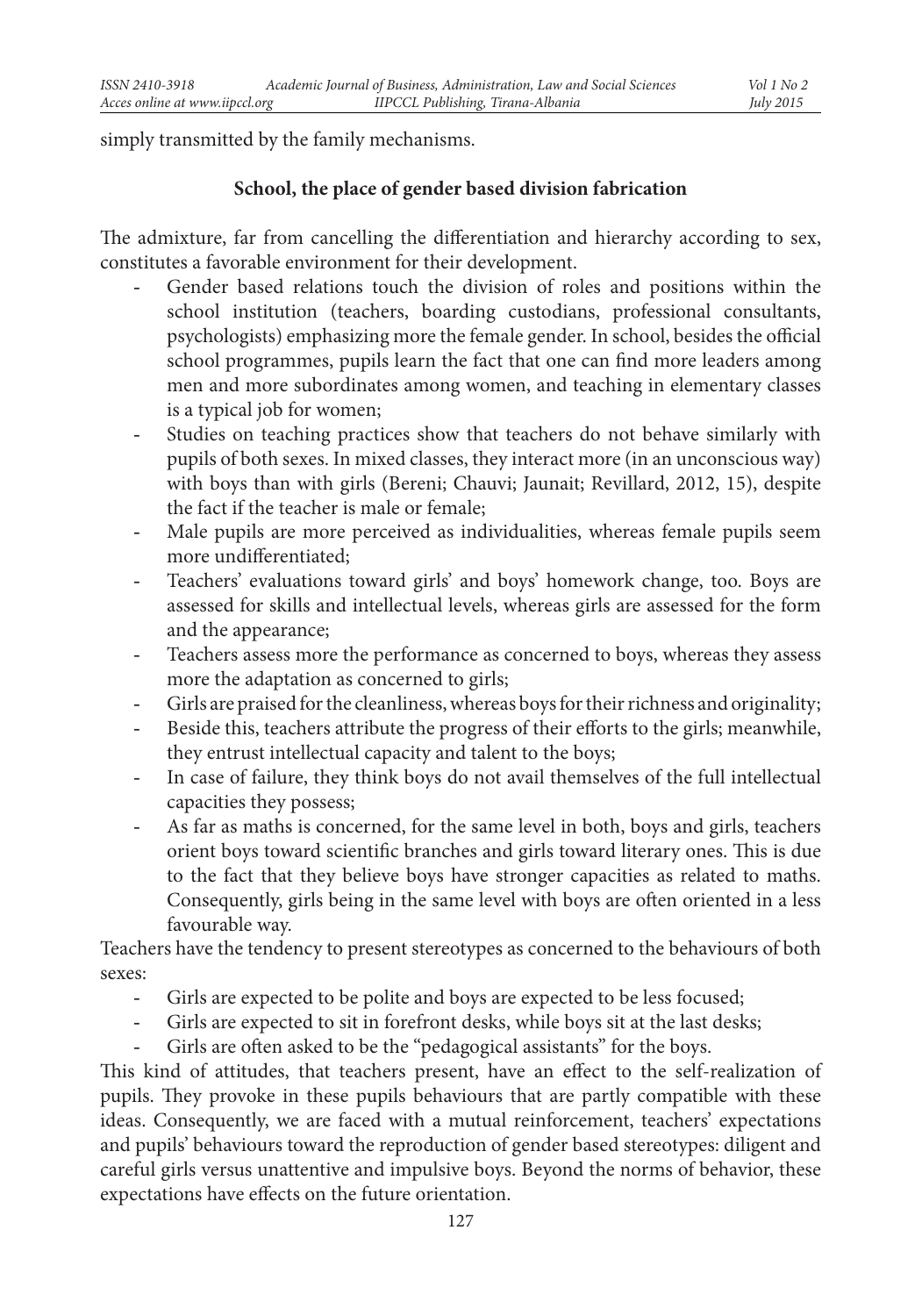When speaking of school orientation, one hears the influence of the scheme "zealous girl" and "brilliant boy". Unfortunately, these stereotypes are strengthened more by the school manual content, as well. Our concern has to do even with the contribution that school manuals give as regard to the differentiation that take place while considering career orientation for girls and boys.

School socializing does not occur only in the relations between the teacher and the pupil. The school is the so-called "horizontal" socializing place among similar subjects. School playground is one of its landscapes, as well. Teachers consider the playground as something outside the pedagogical aspect; they assess those children who free themselves and show an autonomous behavior in the relationships among them. While playing, gender based relationships are built up under the shelter of disparity, officially ensured by the school institution. However, a division according to sexes occurs within a given space and through games. Boys play with the ball at the center of the playground, while girls are placed at the periphery of the playground, playing skipping rope.

Gender based roles in the school context call into question the admixture in school, on behalf of girls. In several schools and universities in the USA, the lack of admixture is translated as an environment which permits girls to raise their performances and their ambitions in a non-mixed context, compared to an environment which permits the contact with boys. Thus, it is thought that they would develop, in an easier way, their competences, their tastes in determined areas which in mixed contexts are a known as a monopoly of boys(Bereni; Chauvi; Jaunait; Revillard, 2012, 155). Beyond these relations with the parents, educators and co-evals, gender based viewpoints are embodied in a difused way to the periferical agents of socializing, such as: clothes, toys, albums, books, television programmes, internet, publicity, etc. Gender based division of objects and cultural products are widely defined by the world of the adults. The latters offer children different material environments addressed to boys and girls.

Finally, it should be said that: *a child is not the simple product of the family socializing and the school socializing, as well, but rather a "Trojan horse" of the gender in both these socializing institutions* (Bereni; Chauvi; Jaunait; Revillard, 2012, 137).

- Publicity
- Nowadays a woman is still a body, an image, a picture. An aesthetic and sexual dictatorship is being exercised on female bodies; ugliness is a scary and horrible counterweight in building feminine identity. Woman's body and aesthetics proves her personality, her radiation, her sensitivity, the perturbation she may cause, her fragility and inferiority.
- Publicity plays its role in gender based stereotypes for commercial effects. The products it proposes are segmented according to the consumators' sex it aims at. More than anything else it reduces women to their beauty which substitutes every other capability.
- Masculine/Feminine
- In general, while speaking about masculinity and femininity, we are referring to the social and personality's characteristics. The latter generate throughout a socializing or genderizing process which further proceeds in the family, school and society. We understand this by the different ways they address, touch, treat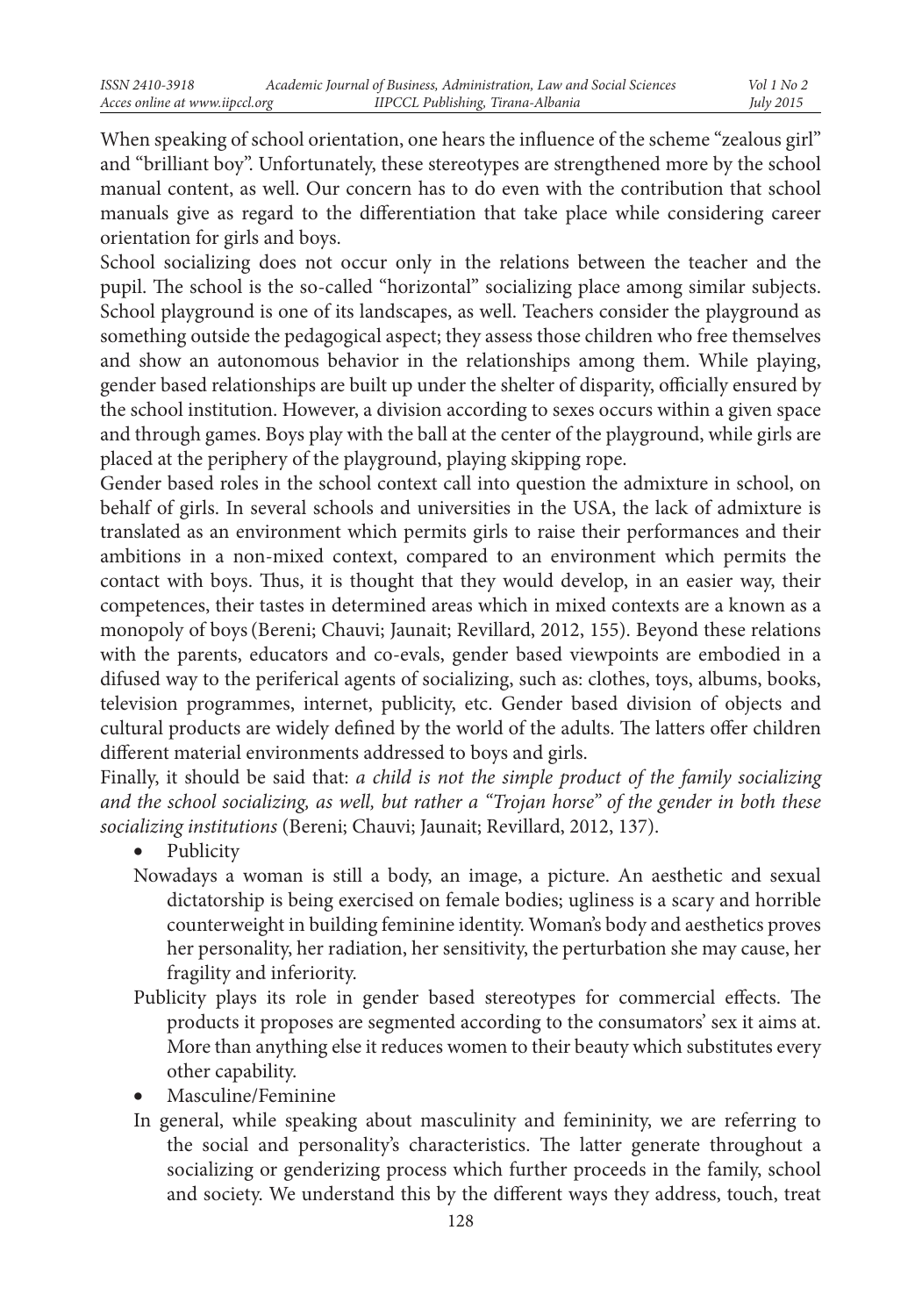and wear. It is through these rules, samples or gender schemes that children are taught to behave as a part of the same society where they live. Different social mechanisms serve to teach children the masculine and feminine part, and make them adopt their behaviour, attitudes and roles within a given context.

- Fairly enough the following question is raised If socializing is a continuing process, then why does the debate between nature and education proceeds?
- This is due to the fact that education is held responsible for the prevailing differences among boys and girls.

### **Conclusions**

As regard to behaviours, both genders present themselves differently, throughouth language, various activities, school environment, and media presentation. In every generation, each child is faced, from the moment he/she is born, with socializing pressures, such as: school, game, media, job, etc. Consequently, this child developes gender based schemes, leading to the creation of a gender based identity. This process occurs throughout a direct enforcement, shaping and imitation. The idea that gender based inequality is being protected by institutions is the one on which this chapter insists the most. Inequality protected by institutions gives strength to this disparity. Nevertheless, gender could not be motionless or indisputable. We can change gender by altering those institutions which produce it. The same social actors may be situated at the center of this potential deviation, because "they" (both male and female) are not passive in front of the gender based socializing which creates them as gender based human beings. "They" (both male and female) have the self-power to resist this disparity.

**Education** is an extremely important instrument whereby social change can be achieved. School should take the indispensable responsibility to cleary demonstrate that both genders possess equal values in the present society.

- Introducing the gender based issue in schools helps the gradual rooting of the values concerning gender based equality in this area; brings hope to the gender based equality for the whole society; helps those efforts made to eliminate gender based stereotypes which mean women's and girls' inferiority;
- School remains one of the best organized social institutions, with an internal structure, which should build an intentional and strategic education with an emphasis on gender. *The school and the teacher*, through school knowledge, have the necessary potential to transmit to youngesters approaches to gender based issues which are associated with the historical retrospective and future projections;
- *The school and the teacher* are the institutions which can and should "govern" gender based education in all senses and in all dimensions;
- *The school and the teacher help pupils cope with integration and gender based* equality notions, such as: human being rights, citizenship, family violence, European integration, media, reproductive health, career development, environment, etc.

These are some of those questions that this thesis has been trying to give an answer to throughout investigation. It aims at showing that both, the school and the teacher